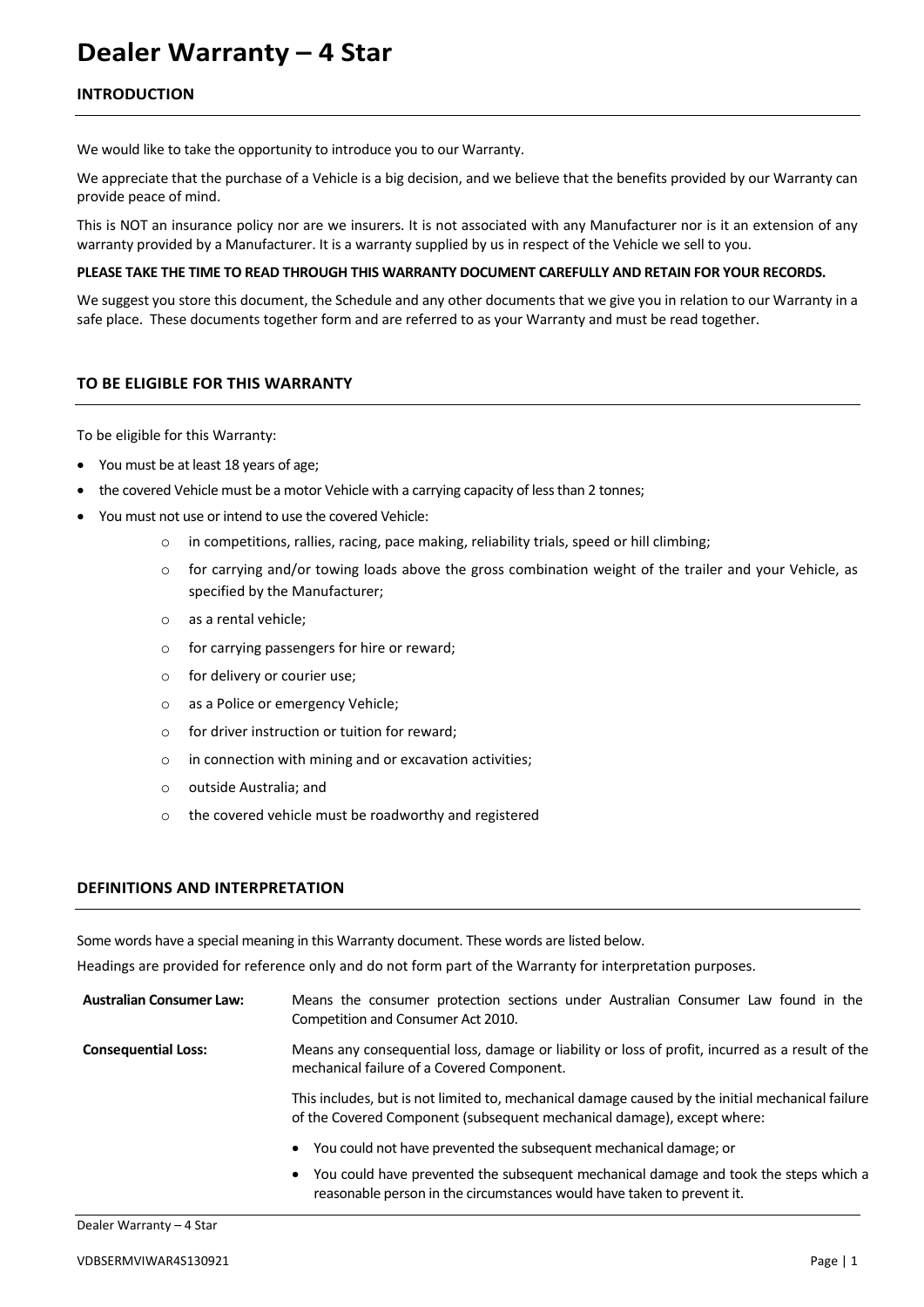|                                 | For example, if a defect becomes known or apparent to, or suspected by, you or a driver of the<br>vehicle (for example by illumination of warning lights, fluid leaks or unusual sounds) and you<br>or they fail to have the part promptly repaired and/or continue driving the vehicle and this<br>causes the subsequent mechanical damage, you are not covered for the subsequent<br>mechanical damage. |
|---------------------------------|-----------------------------------------------------------------------------------------------------------------------------------------------------------------------------------------------------------------------------------------------------------------------------------------------------------------------------------------------------------------------------------------------------------|
| <b>Cover Commencement Date:</b> | Means the date specified in the Schedule as date that the Warranty commences.                                                                                                                                                                                                                                                                                                                             |
| <b>Cover Term:</b>              | Means the number of months specified in the Schedule as the term of the Warranty.                                                                                                                                                                                                                                                                                                                         |
| <b>Covered Component:</b>       | Means a part of the Vehicle that was originally covered by the Vehicle's Manufacturer<br>Warranty but excludes those parts specifically excluded by this document or other documents<br>forming the Warranty.                                                                                                                                                                                             |
| Dealer:                         | Means the selling dealer listed in the Schedule providing this Warranty.                                                                                                                                                                                                                                                                                                                                  |
| <b>Family Member</b>            | A spouse, de facto partner, parent, parent-in-law, daughter, son, daughter-in-law, son-in-law,<br>brother, sister, brother-in-law, sister-in-law, grandchild, grandparent, stepparent,<br>stepchildren, fiancé or fiancée or guardian.                                                                                                                                                                    |
| <b>Finance Contract:</b>        | Means the legal agreement with the Financier which describes the terms and conditions under<br>which funds were provided to you for the purchase of the Vehicle, as stated on the Schedule.<br>The agreement must have the Vehicle as stated on the Schedule listed as security for the funds<br>provided under the agreement.                                                                            |
| <b>Financier:</b>               | Means the Finance Company or credit institution, named in the Schedule that you have<br>entered into the Finance Contract with.                                                                                                                                                                                                                                                                           |
| <b>Manufacturer:</b>            | Means the manufacturer of the Vehicle.                                                                                                                                                                                                                                                                                                                                                                    |
| <b>Manufacturer Warranty:</b>   | Means the original warranty coverage provided by the Manufacturer as an express warranty<br>from the date of first registration of the Vehicle. It does not include any consumer guarantee<br>applicable under the Australian Consumer Law.                                                                                                                                                               |
| <b>Maximum Benefit:</b>         | Means the maximum amount, in aggregate, for any and all claims, that may be paid under the<br>terms and conditions of this Warranty, which will be equal to the Vehicle Purchase Price.                                                                                                                                                                                                                   |
| <b>Mechanical Breakdown:</b>    | Means the sudden and unforeseen failure of a Covered Component of the Vehicle as a result<br>of a defect in workmanship or defective material(s). It does not include any failure otherwise<br>excluded by the Warranty such as by Normal Wear & Tear, normal deterioration or negligence<br>(see in particular the 'Warranty Exclusions' section).                                                       |
| <b>Normal Wear &amp; Tear:</b>  | Means the gradual reduction in operating performance of a Covered Component of the<br>Vehicle, having regard to the age of the Vehicle and the distance it has travelled.                                                                                                                                                                                                                                 |
| <b>Purchase Price:</b>          | Means the amount paid for this Warranty.                                                                                                                                                                                                                                                                                                                                                                  |
| <b>Repairer</b>                 | A registered mechanical automotive repair business employing at least one fully qualified<br>automotive mechanic and who has the relevant equipment and skills to carry out all<br>maintenance and repair work to the standard of the Manufacturer of the Vehicle. It does not<br>include you or a Family Member.                                                                                         |
| Schedule:                       | Means the current document of that name provided by us in relation to this Warranty. The<br>Schedule forms part of terms and conditions of the Warranty.                                                                                                                                                                                                                                                  |
| <b>Service Records:</b>         | Means the copies of service history which show that you have complied with the 'Service<br>Requirements' under the Warranty.                                                                                                                                                                                                                                                                              |
| <b>Statutory Warranty:</b>      | Means any statutory warranty or guarantee provided under State or Territory legislation. It<br>does not include any consumer guarantee applicable under the Australian Consumer Law.                                                                                                                                                                                                                      |
| <b>Total Loss:</b>              | Means the Vehicle is considered damaged beyond economical repair by a licensed motor<br>vehicle assessor engaged by an insurer or is stolen and not recovered.                                                                                                                                                                                                                                            |
| <b>Vehicle:</b>                 | Means the motor vehicle, including any accessories or modifications, that is described in the<br>Schedule.                                                                                                                                                                                                                                                                                                |
| <b>Vehicle Purchase Price:</b>  | Means the amount paid for the Vehicle, registration, dealer delivery fees and statutory<br>insurance including any Government taxes and charges but excluding all other costs. For the<br>avoidance of doubt, the Vehicle Purchase Price does not include extended warranty costs,<br>stamp duty or transfer fees.                                                                                        |

Dealer Warranty – 4 Star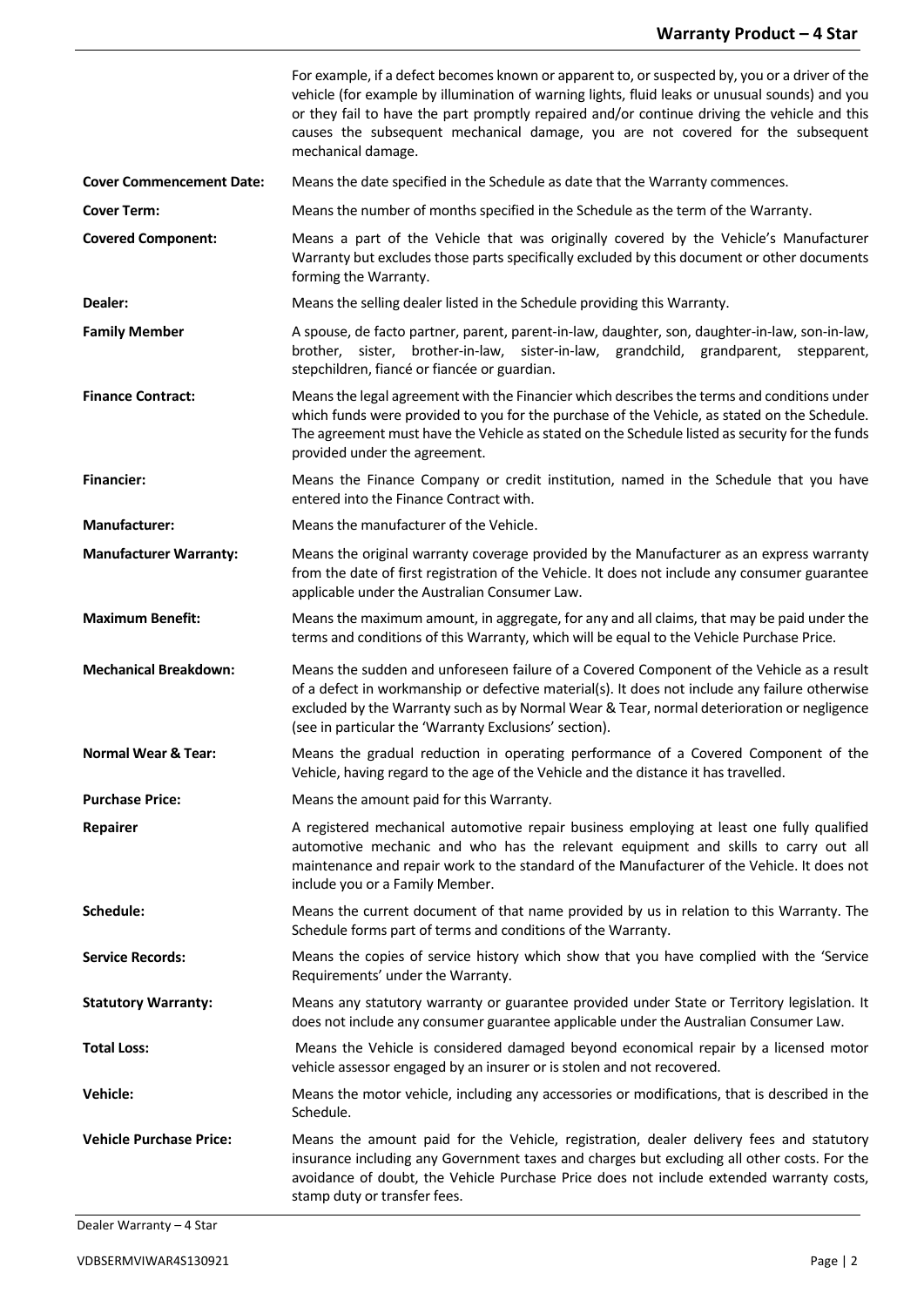**Warranty Administrator**: Means any entity that we authorise to administer this Warranty from time to time. **Warranty Period**: Means the period beginning on the Cover Commencement Date and ending on the date the Warranty ceases as set out under the heading When am I Covered - Warranty Period. **Warranty:** Means this warranty product, made up of this document, the Schedule and any other document that we tell you forms part of the terms and conditions of the Warranty. **We, we, us, our:** Means the Dealer who sold you the Vehicle and this Warranty. **You, you, your:** Means the person(s) named in the Schedule asthe registered owner of the Vehicle, or who has been named in the Schedule and has the registered owner's express or implied consent to be in control of the Vehicle or any other party having a liability under the Finance Contract under which the Vehicle is secured.

# **INFORMATION ABOUT YOUR RIGHTS UNDER THE LAW**

Your Vehicle comes with a Manufacturer Warranty and/or with a Statutory Warranty and is also subject to consumer guarantees under the Australian Consumer Law. In that respect:

*Our goods come with guarantees that cannot be excluded under the Australian Consumer Law. You are entitled to a replacement or refund for a major failure and compensation for any other reasonably foreseeable loss or damage. You are also entitled to have the goods repaired or replaced if the goods fail to be of acceptable quality and the failure does not amount to a major failure.*

Any benefits that you may have under this Warranty are in addition to other rights and remedies you have under any lawsin relation to the goods or services to which this Warranty relates, including any consumer guarantees.

If you choose to purchase this Warranty, you will be purchasing coverin accordance with the terms and conditions of the Warranty during the Warranty Period. In some cases, this cover may overlap with or differ from rights and remedies available to you under any applicable laws. Any rights or remedies you may have under any laws will not be affected by purchasing this Warranty.

Although you are not required to pay for any rights or remedies you have under the Australian Consumer Law or equivalent rights and remedies, the amount you pay for the benefits under this Warranty will not change to the extent that your rights under the Australian Consumer Law or any applicable laws may overlap with such benefits. Any costs associated with making a claim under this Warranty, such as legal fees, postage, transport costs and the like that are not specifically covered under this Warranty are for your own account.

This Warranty provides you with benefits that are in addition to your rights and remedies under the Australian Consumer Law. In summary, these additional benefits include:

- Cover for costs relating to towing, car rental and accommodation.
- Speed of claim approval the majority of reported claims are assessed on the same day the claim is reported, so approved repairs are acted on quickly and you get your Vehicle back on the road as soon as possible.
- Complaints and dispute handling process if you are not satisfied in any way with this Warranty, the quality of repairs or our service, we have an easy to follow process to help with your complaint, please contact the Warranty Administrator on 1800 999 977.

# **SUMMARY OF SOME BENEFITS THIS WARRANTY CAN PROVIDE**

This is a basic summary only. Please refer to the cover sections below and the full terms and conditions (including limits and exclusions) of the Warranty for full details.

A key benefit provided under this Warranty is the cover in relation to Mechanical Breakdown.

There are also a number of additional benefits associated with this Warranty. For example:

• In the event of a claim being accepted by us for Mechanical Breakdown, we will pay for the reasonable and necessary costs and charges incurred by you, that will be reimbursed upon the submission of receipts or invoices, for:

Dealer Warranty – 4 Star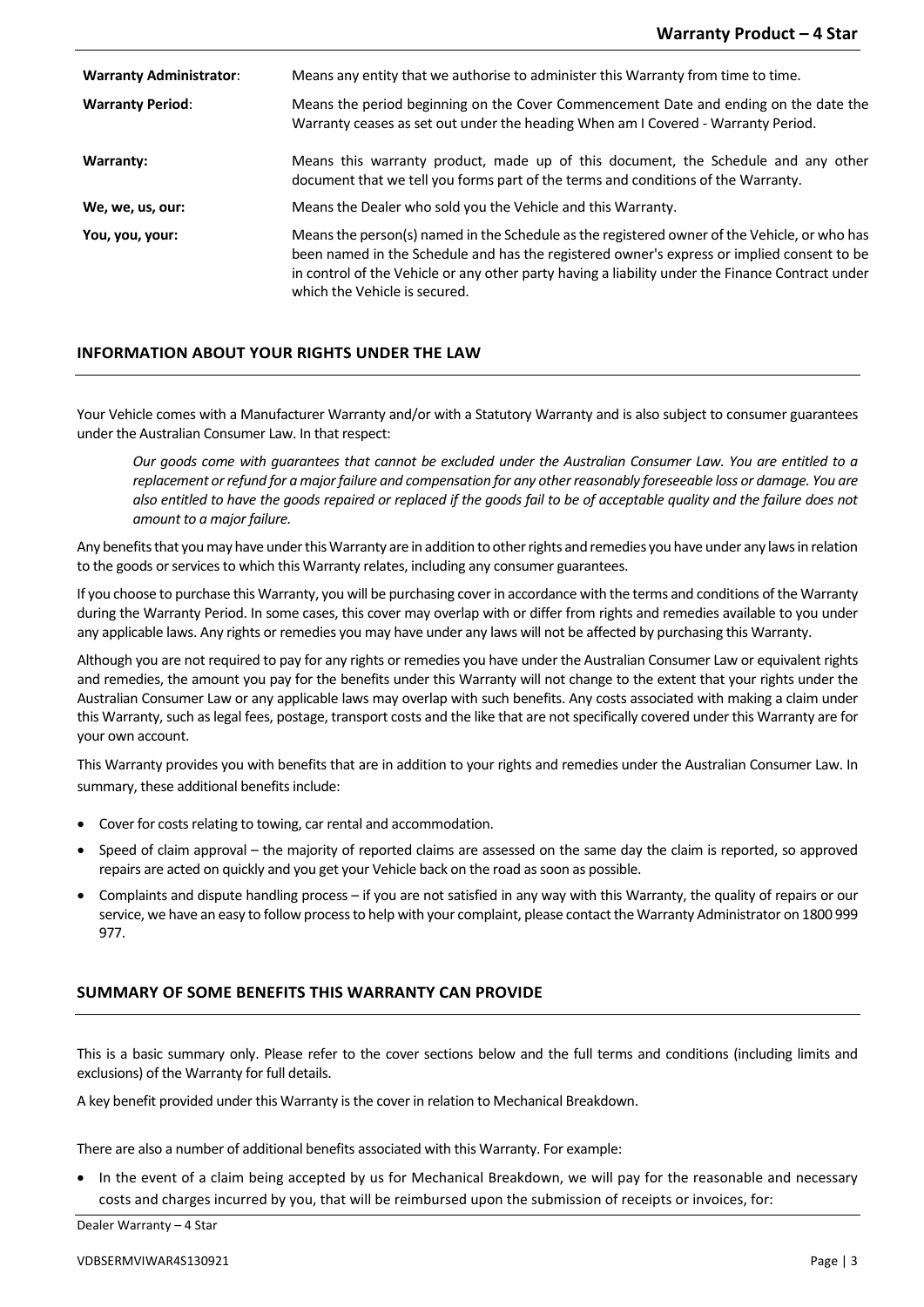- o Towing;
- o Accommodation; and
- o Car hire,

up to the limits applicable to those additional benefits.

# This Warranty also provides:

**Quality guarantee**: If the Vehicle suffers a Mechanical Breakdown during the Warranty Period, any authorised repairs carried out under this Warranty will be guaranteed for the remaining Warranty Period;

**Ease of claim lodgement**: If an event which may give rise to a claim occurs, simply bring your Vehicle, this document and the Schedule to us;

**Speedy claims assessment**: Claims are assessed during normal working hours, normally within 12 hours of the Warranty Administrator receiving a diagnosis of the problem and quote for the repair; and

**No limit to number of claims**: There is no limit to the number of claims you can make under this Warranty during the Warranty

Period, up to the Maximum Benefit and subject to any other applicable limits.

# **YOUR PRIVACY**

You will be supplying us with personal information. We collect this information, and it will be provided to the Warranty Administrator, for the purposes of administering your Warranty and marketing of related products. This includes processing claims and responding to your queries. You can choose not to provide us with some of the details or all of your personal information, but this may affect our ability to provide the Warranty or how the Warranty Administrator assesses the claim.

By providing your personal information to us, you acknowledge and consent that we can collect and use your personal information for the above purposes.

For these purposes, we can collect your personal information from and/or disclose it on a confidential basisto:

- Our related entities;
- Financiers; and/or
- Law enforcement agencies; and
- Service providers such as Warranty Administrators, assessors, insurers or repairers and agents of these.

We prohibit the above entities from using your personal information for purposes other than those we supplied it for.

With some exceptions you have rights of access to, and correction of, your personal information upon request by contacting us (see our privacy policy and the back of this document for our contact details). We value the privacy of personal information and we ensure that information about you is handled as permitted and required by law.

Where you provide personal information to us about another person, you must be authorised to provide that information to us and inform that person (unless doing so would pose a serious threat to the life or health of any individual) who we are, how we use and disclose their information, and how they can gain access to that information.

You can also contact us to obtain our privacy policy. Our privacy policy contains information about:

- how you may complain about a breach of privacy and how we deal with that complaint; and
- seek corrections and changes to your personal information.

You can also contact the Warranty Administrator for the privacy policy.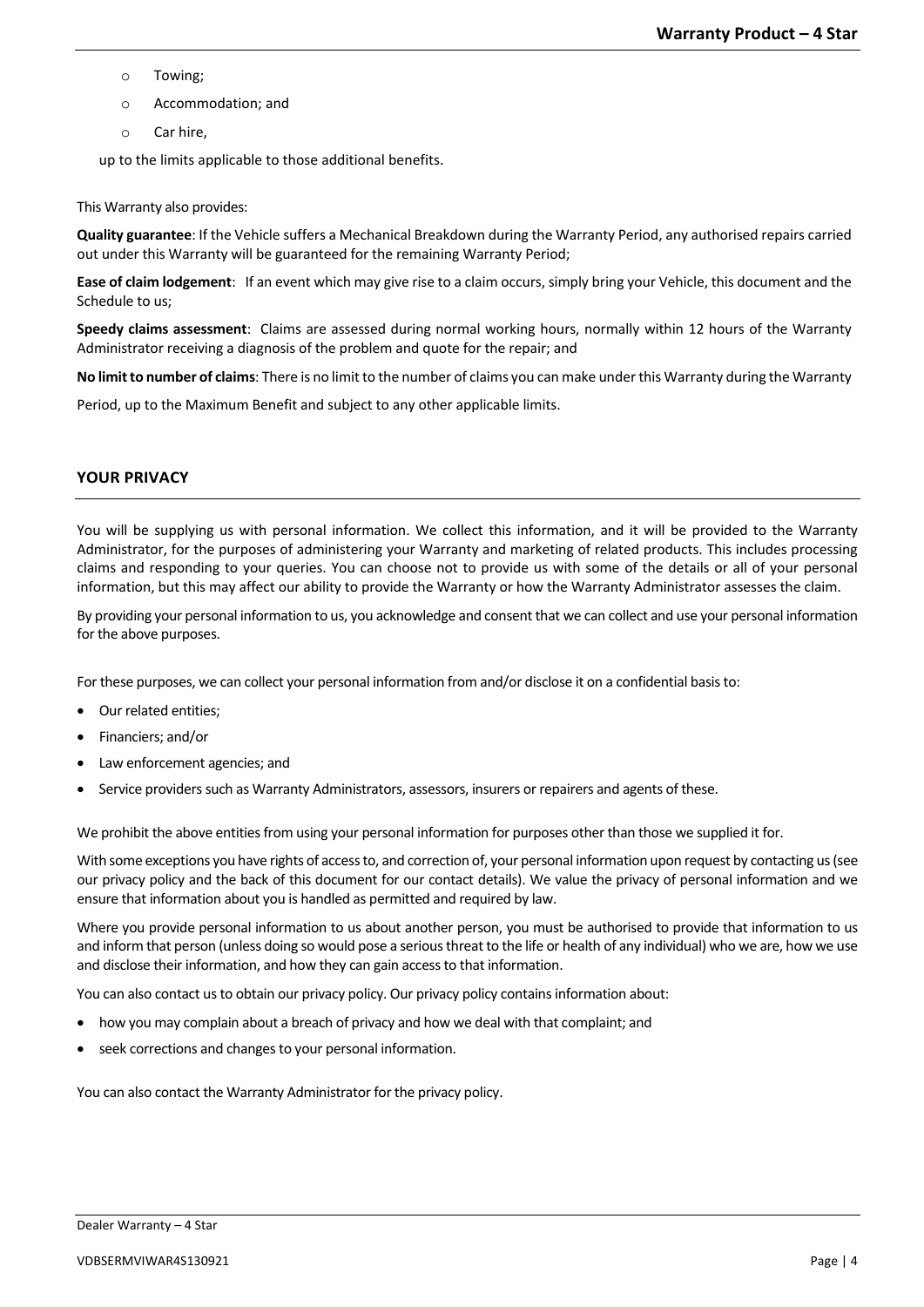# **WARRANTY COVERAGE**

#### **Mechanical Breakdown cover**

If a Covered Component suffers a Mechanical Breakdown during the Warranty Period in Australia, we will either:

- Repair; or
- Pay for the reasonable cost to repair,

the Covered Components, subject to the Maximum Benefit.

If Covered Components require replacement, the Repairer will replace them with components consistent with the age and condition of your Vehicle and those components will meet available manufacture technical specifications and or applicable Australian design rules.

## **Maximum Benefit**

Regardless of the number of claims made for any benefit under this Warranty, the maximum amount payable for all claims combined under the Warranty (Maximum Benefit) is limited to the Vehicle Purchase Price. The maximum amount payable for any one claim is \$5,000.

# **GST**

Any amount we pay under this Warranty includes GST.

If you are registered for GST, you are required to tell us your entitlement to any Input Tax Credits (ITC) on the fee you pay to us to purchase this Warranty. If you do not tell us your entitlement or if the information you give us is incorrect, we will not be liable for any resulting fines, penalties or charges you incur.

# **When we calculate the amount of any payment we make for a claim, we may reduce the amount by any**

**ITC that you are, will be or would have been entitled to receive.**

# **ADDITIONAL BENEFITS**

In the event of a claimaccepted by us for Mechanical Breakdown, the following additional benefits are provided. Where applicable, we will pay for reasonable and necessary costs and charges incurred. Such costs and charges will be reimbursed upon the submission of receipts or invoices. The amounts mentioned in this Additional Benefit section are all inclusive of GST.

**Towing:** We will pay for any reasonable and necessary costs and charges incurred to tow your Vehicle to us up to \$100 for any one claim, and subject to a limit of \$300 for all claims during the Warranty Period.

**Accommodation:** We will pay up to \$500 during the Warranty Period towards the cost of reasonable and necessary accommodation if the Vehicle experiences a Mechanical Breakdown and cannot be driven when more than 100kms from your home address and repairs cannot be completed on the day of authorisation.

**Car Hire:** We will reimburse you for car hire cost if the repair of your Vehicle as authorised by us takes more than 2 consecutive days to be completed after the date of authorisation. We will pay up to a maximum of \$500 during the Warranty Period.

**Quality Guarantee:** If the Vehicle suffers a Mechanical Breakdown during the Warranty Period, any authorised repairs carried out under this Warranty will be guaranteed for the remaining Warranty Period.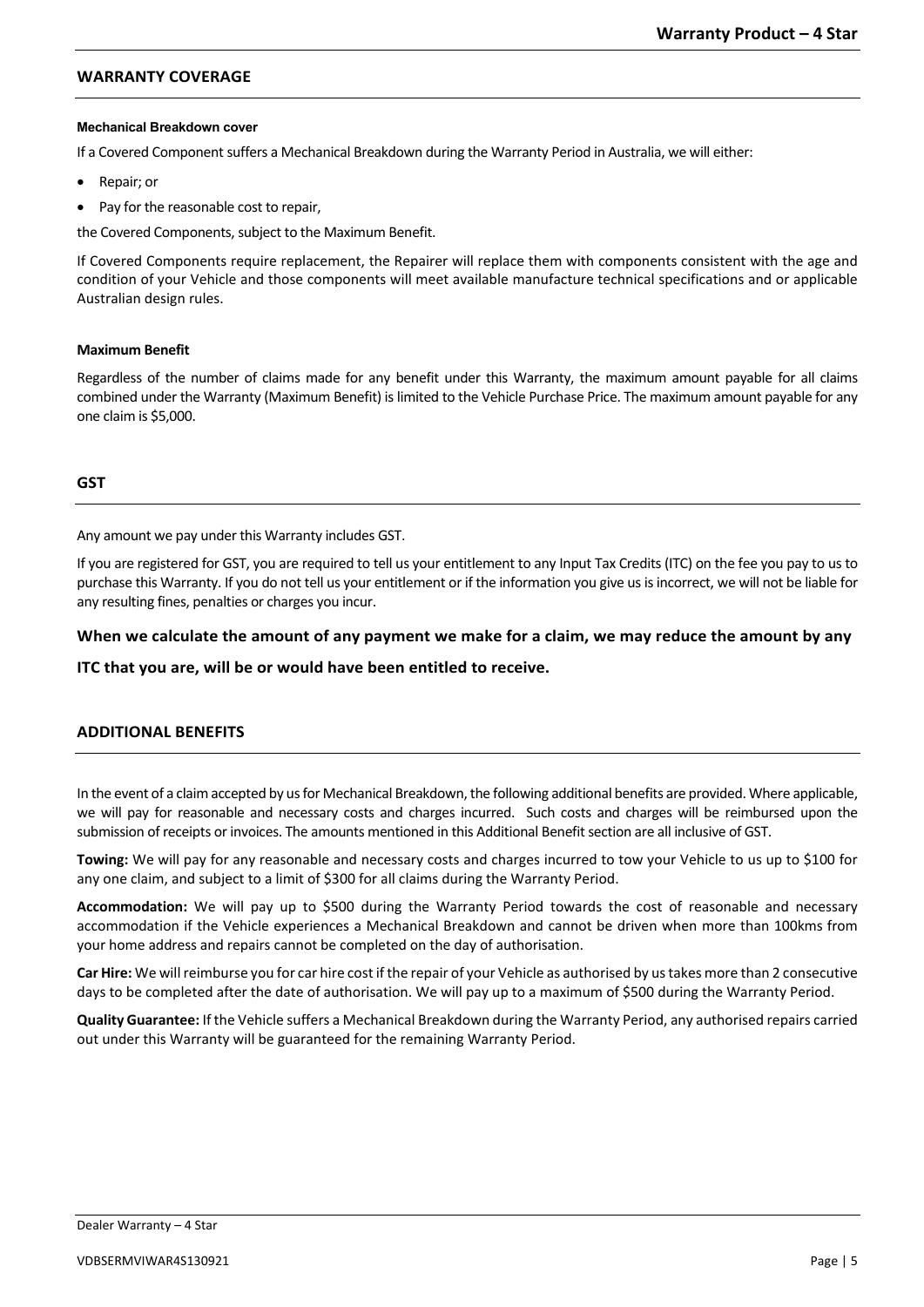# **WARRANTY EXCLUSIONS**

The following are not covered:

- Damage to the Covered Components as a result of:
	- o Overheating;
	- o Impact or a road traffic accident;
	- o Modifications made to the Vehicle by you after purchase from us;
	- $\circ$  Non-Manufacturer fitted parts, which have not been fitted to the Australian Design Rules;
	- o Not being maintained in accordance with the service requirements of this Warranty (see section titled 'Service Requirements');
	- o Misuse, neglect, abuse or improper servicing or any repairs required as a result of continued operation of the Vehicle once a defect or failure has occurred;
	- o Failure to maintain proper levels of fluids, fuels, lubricants or coolants or contamination of fluids;
	- $\circ$  Use of incorrect types and grades of fuel, oil or lubricants or any contaminated fuel, oil or lubricants;
	- o Corrosion, rust, fire, illegal use (including damage as a result of the theft of the Vehicle), malicious damage, impact, accident, earthquake, Flood or other occurrence of nature, riot or civil commotion, war, terrorism, invasion, strikes or resulting from nuclear fission, fusion or radioactivity;
	- o The Vehicle being fitted with an LPG unit other than a unit supplied, fitted and endorsed by the Manufacturer; or
	- o Normal Wear & Tear or the gradual reduction in operating performance of the Vehicle or Covered Component; or
	- o CV joints or any shafts where the dust boot is damaged;
- Any failure of a Covered Component that existed prior to the Cover Commencement Date. These include failures during the Manufacturer's Warranty and/or Dealer Warranty period;
- Any repairs where we have not been provided the opportunity to assess the damage/failure for the purpose of determining that the repair/replacement was required to remedy the failure;
- Tyres or wheels (unless covered elsewhere in the Warranty), batteries, mechanical adjustments, exhaust system components, replacement or other servicing (including items scheduled as routine servicing by the Manufacturer) which the Manufacturer recommends be made as maintenance;
- Parts subject to recall by the Manufacturer, component parts or design elements which are found to have been an inherent design fault, including parts subject to:
	- o An Australian Competition and Consumer Commission (ACCC) recall;
	- o A Manufacturer recall; or
	- o Any notice of faults issued by the Manufacturer;
- Noisy parts or components, in the absence of their failure;
- Any tappings, threads, fixings and/or fastening devices or repairs as a result of these components not being fitted correctly;
- Interior trim components, including but not limited to seats, seat belts (excluding mechanical and electrical components), cup holders, ashtrays, components made of glass and/or decorative components;
- Paintwork, panel and bodywork and all related Vehicle components (including but not limited to) lamps and lamp units, weather-strips and seals, components made of glass, and/or any exterior trim or decorative components;
- Unless expressly included by this Warranty, all or any consequential financial or non-financial loss, damage or liability of any kind incurred as a result of the incident giving rise to a claim, except unavoidable mechanical damage caused by the failure of a Covered Component.
- Subsequent mechanical damage to components caused by the failure of the Covered Component where you continue to operate your Vehicle, except where:
	- o You could not have prevented the subsequent mechanical damage; or
	- o You could have prevented the subsequent mechanical damage and took the steps which a reasonable person in the circumstances would have taken to prevent it;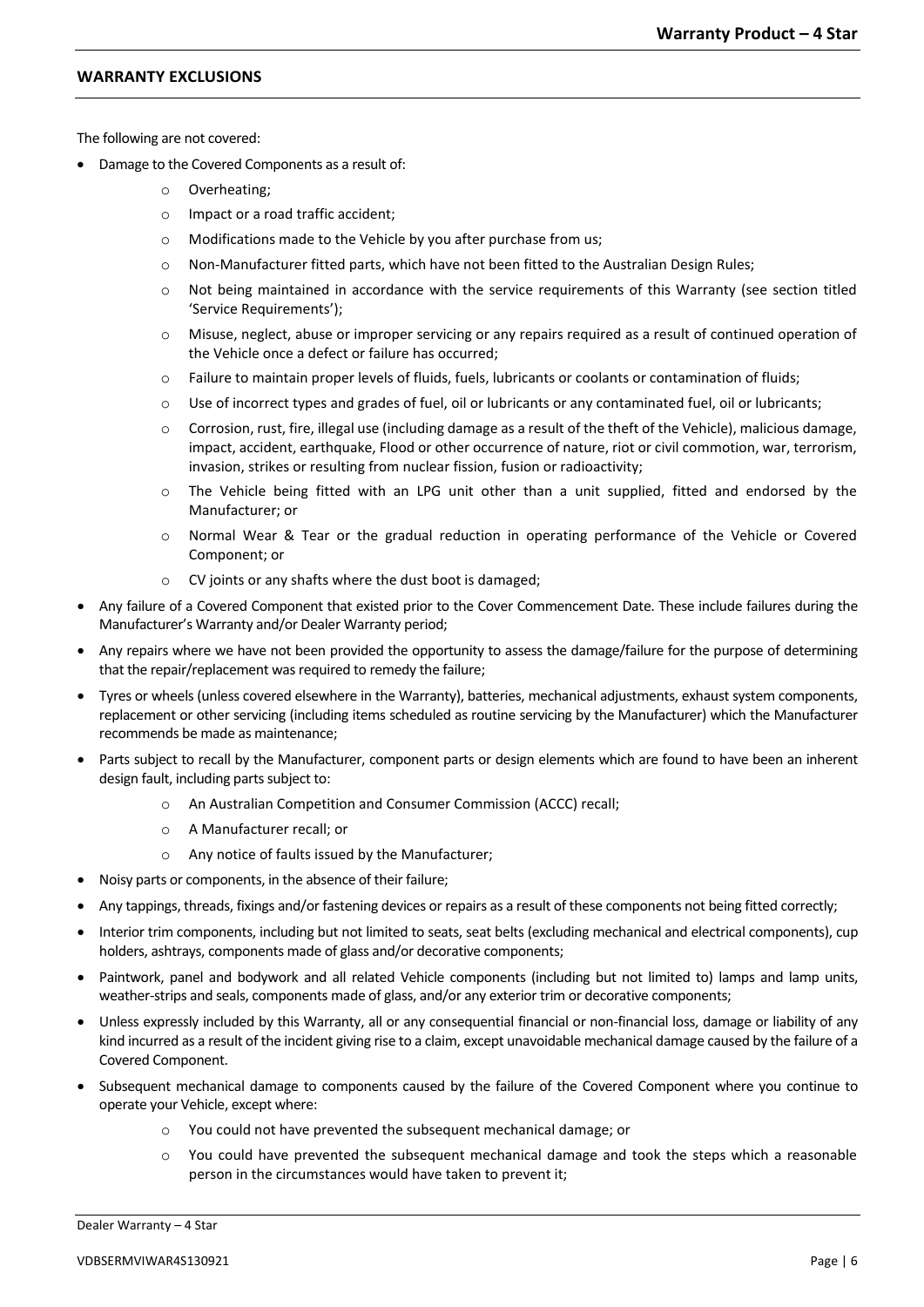- Costs associated with or related to:
	- o Software upgrades/updates, unless required due to the replacement of a Covered Component; or
	- $\circ$  Improving or reconditioning the Vehicle or parts to a condition superior to that at the time of purchase;
- Diagnostic and dismantling costs, and costs to reassemble the Vehicle following such diagnosis or dismantling (if applicable), including where such costs are required to ascertain whether a failure is a covered failure under this Warranty, unless those are associated with a covered claim.

#### **Please note: noise does not necessarily constitute a failure.**

#### **No cover is provided under the Warranty for any Vehicle which:**

- Is being or has been used by you or with your express or implied consent;
	- $\circ$  in competitions, rallies, racing, pace making, reliability trials, speed or hill climbing,
	- o for carrying and/or towing loads above the gross combination weight of the trailer and your Vehicle, as specified by the Manufacturer;
	- o as a rental vehicle;
	- o for carrying passengers for hire or reward;
	- o for delivery or courier use;
	- o as a Police or emergency Vehicle;
	- o for driver instruction or tuition for reward; or
	- o in connection with mining and or excavation activities;
- Is unroadworthy or unregistered;
- Is being used outside Australia; or
- Has an odometer reading that cannot be accurately determined, where it can be evidenced that the odometer has not been accurately represented or has been tampered with.

In relation to the Exclusions, **you should also read the next section, titled 'Service Requirements' carefully**.

# **SERVICE REQUIREMENTS**

It is a condition of this Warranty that your Vehicle is maintained in a roadworthy, mechanically sound condition and serviced regularly in accordance with the Manufacturer's recommendations. It is yourresponsibility to ensure that servicing is completed in accordance with the Manufacturer's recommendations. If you are unsure of these, please contact the Manufacturer to ascertain the recommended servicing schedule for your Vehicle.

We would appreciate carrying out any service or repairs and we will retain the Service Records on your behalf. If you arrange for another dealer or Repairer to carry out service or repairs, you are required to maintain the Service Records and these must be retained by you each time the Vehicle is serviced. Any defect or fault or any parts identified as needing repair or replacement or which are identified as a potential problem, including those identified while the Vehicle is still covered by a Statutory Warranty or Manufacturer Warranty, must be rectified as soon as reasonably practicable. Upon becoming aware of the development of any mechanical problem, you or any other person driving the Vehicle must take all necessary steps to minimise any damage that might arise.

We may refuse or reduce a claim where we determine that the Mechanical Breakdown was caused directly as a consequence of you not meeting these service requirements. If you have not maintained regular servicing of your Vehicle, you can elect to:

- Continue with your Warranty, however, claims for Covered Components that result from your failure to maintain regular servicing may not be covered, or
- Cancel this Warranty.

Dealer Warranty – 4 Star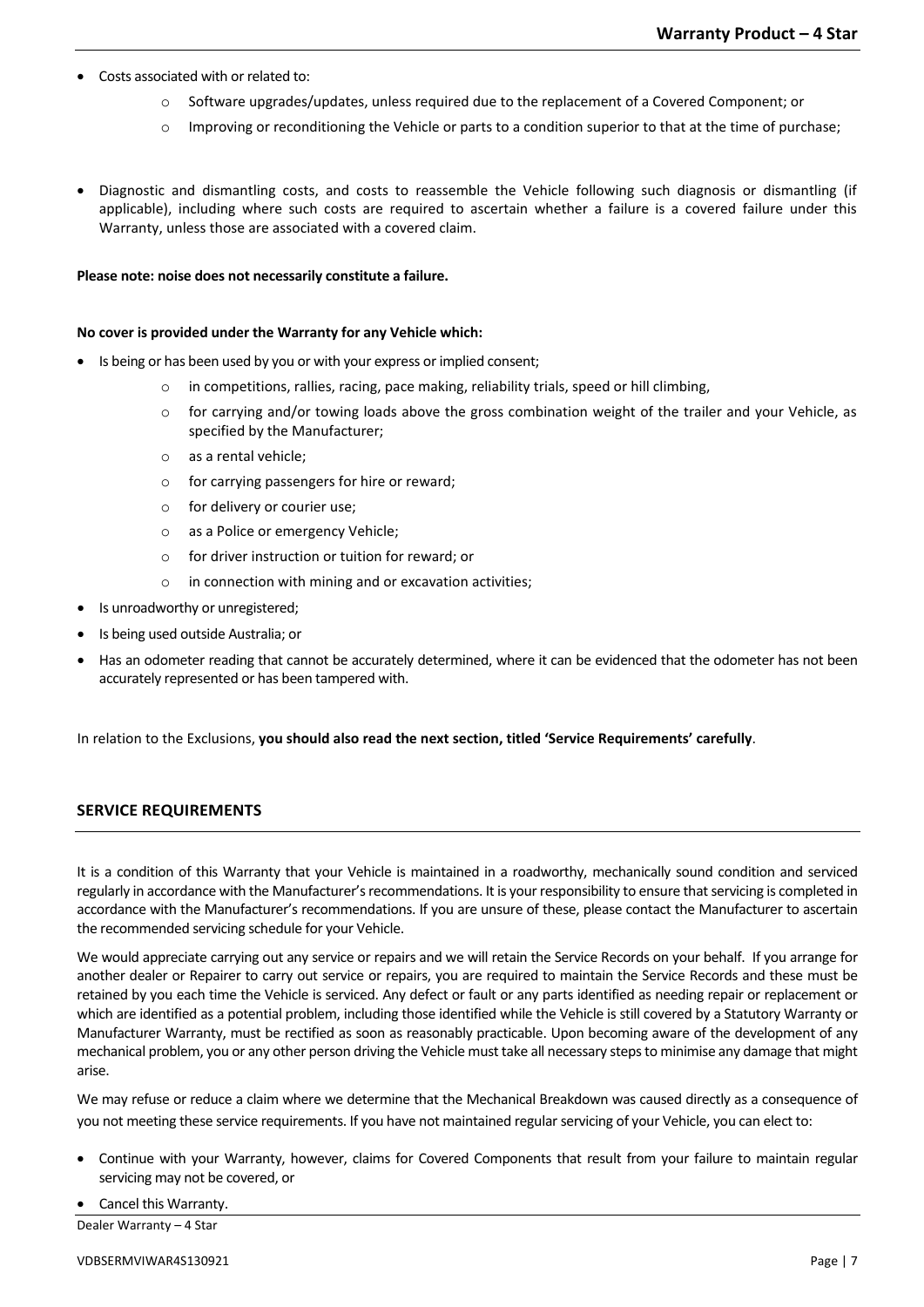**Whilst we may assist with service records, it is your responsibility to keep proof of servicing. Before a claim will be authorised, we will require confirmation of the Service Records. (which either you will hold or, if you have the vehicle repaired or serviced with us, we will maintain on our system).** 

# **WHEN AM I COVERED - WARRANTY PERIOD**

The Warranty Period is the period beginning on the Cover Commencement Date and ending on the date Warranty ceases. Provided you have made the payment required by us for this Warranty, we will cover you during the Warranty Period subject to the terms and conditions set out in this document.

#### **The Commencement Date of your Warranty**

Your Cover Commencement Date of your Warranty will be the later of:

- The date that the Manufacturer Warranty expires; or
- The date that the Statutory Warranty expires.

If no Manufacturer Warranty or Statutory Warranty exists, your Cover Commencement Date will be the earlier of:

- The expiry of 90 days after the Schedule is first issued to you; or
- When the Vehicle has travelled 5,000 kilometres from the date of purchase of the Warranty.

#### **The end of your Warranty**

Your Warranty will cease on the first to occur of:

- At midnight on the date that the Cover Term has elapsed from the Cover Commencement Date; or
- When the Maximum Benefit has been reached.

# **THE COST OF YOUR WARRANTY**

The cost of your warranty will be shown on the Schedule. Some of the key factors that may influence the cost of your Warranty include, where applicable:

- The risk profile determined by the information you provide to us;
- The Vehicle Purchase Price; and
- Government taxes and/or charges.

The method of payment you choose by which to pay the cost of this warranty.

You are not obliged to purchase this Warranty as a condition of your finance.

# **CANCELLATION**

# **CANCELLATION BY YOU**

You may cancel your Warranty at any time by providing notice to the Warranty Administrator by phone, email or mail. If you cancel your Warranty, your cover will end on the date the Warranty Administrator receives your cancellation request, unless you inform the Warranty Administrator otherwise and the Warranty Administrator agrees.

Dealer Warranty – 4 Star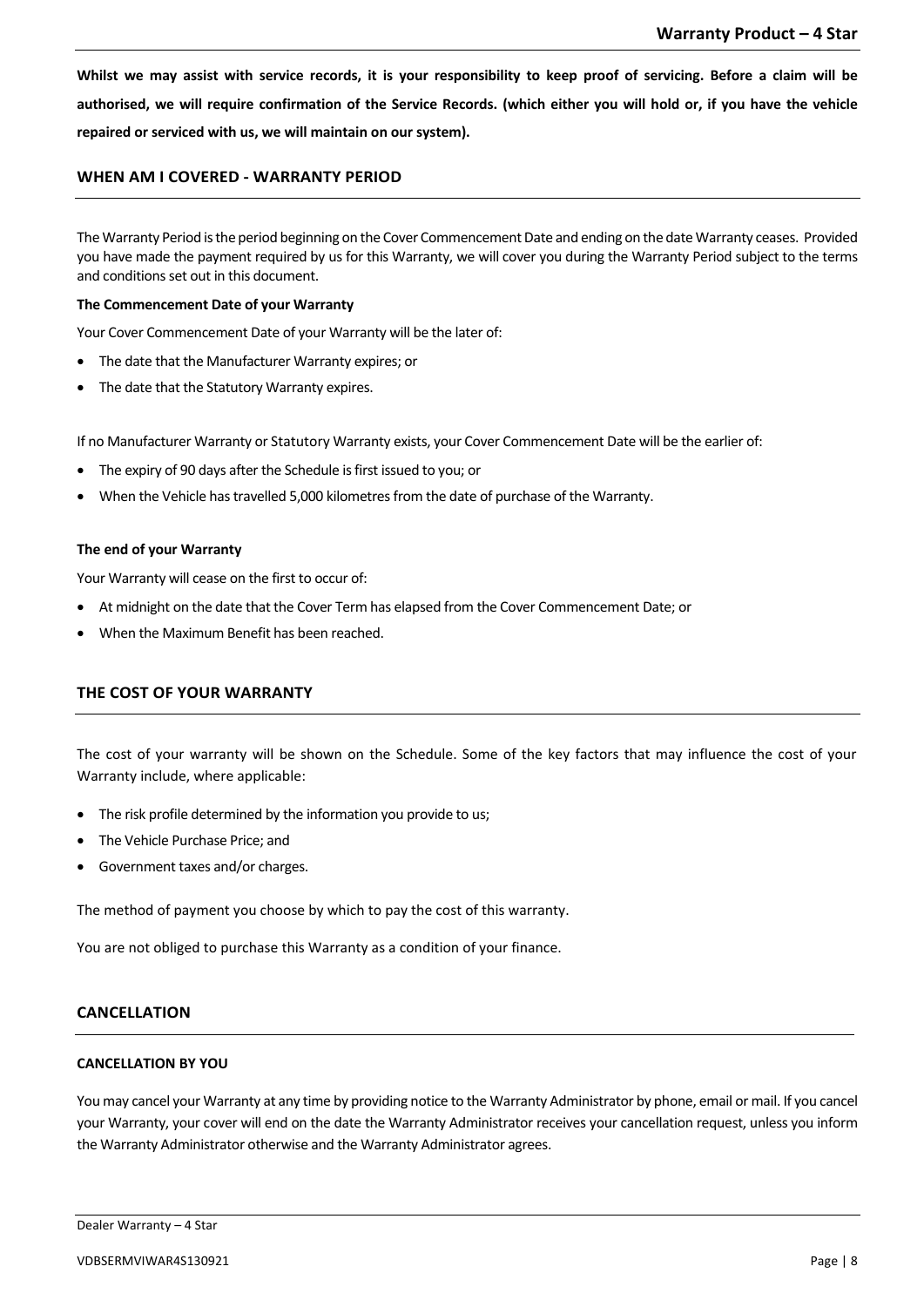## **CANCELLATION BY US**

The Warranty Administrator may cancel this Warranty, if permitted by law, if you:

- Made a misrepresentation before purchasing this warranty (for instance in relation to your eligibility for cover);
- Fail to comply with a provision of this Warranty (including the obligation to pay the cost of this warranty on time and any other terms and conditions of your Warranty); or
- Make a fraudulent claim under this Warranty or another warranty.

## **ON CANCELLATION**

If your Warranty is cancelled (except in the case of fraud) the Warranty Administrator will refund the portion of the amount you have paid for the period after the cancellation date, less any non-refundable taxes and charges.

If you are entitled to a refund, the Warranty Administrator will return the amount within 15 Business Days.

If we have cancelled your Warranty due to fraud, the Warranty Administrator will not pay any refund.

If the refund amount is less than any non-refundable taxes and charges, a refund will not be issued and the Warranty Administrator will not charge you an additional amount to cover the difference.

Where the cost of this Warranty has been financed, you authorise the Warranty Administrator to pay any refund direct to the Financier unless the Financier otherwise authorises in writing the refund to be paid direct to you.

Where the Warranty Administrator have paid all amounts the Warranty Administrator are obliged to pay under this Warranty, the Warranty Administrator will cancel the warranty and the Warranty Administrator will not pay any refund.

#### **TERMINATION**

This Warranty will terminate and a refund may be payable (refer to the "Cancellation" section), if:

The Vehicle is deemed a Total Loss or is repossessed.

This Warranty will terminate, and no refund will be payable, if:

- The Warranty Period expires; or
- We have paid the Maximum Benefit under this Warranty.

# **COMPLAINTS**

We are committed to providing great products and services to our customers that provide value and benefit to them.

Please talk to us if at any time we have not met your expectations. Most times we will be able to resolve your complaint quickly when you raise it with us.

If we are unable to resolve your complaint, please contact our Warranty Administrator - Customer Resolution Team at [complaint@dealerwarranty.com.au](mailto:complaint@dealerwarranty.com.au) or 1800 999 977.

When the Warranty Administrator receives your complaint, they will acknowledge that they have received it.

• The Warranty Administrator will tell you the name and relevant contact details of the person assigned to liaise with you about your complaint.

Dealer Warranty – 4 Star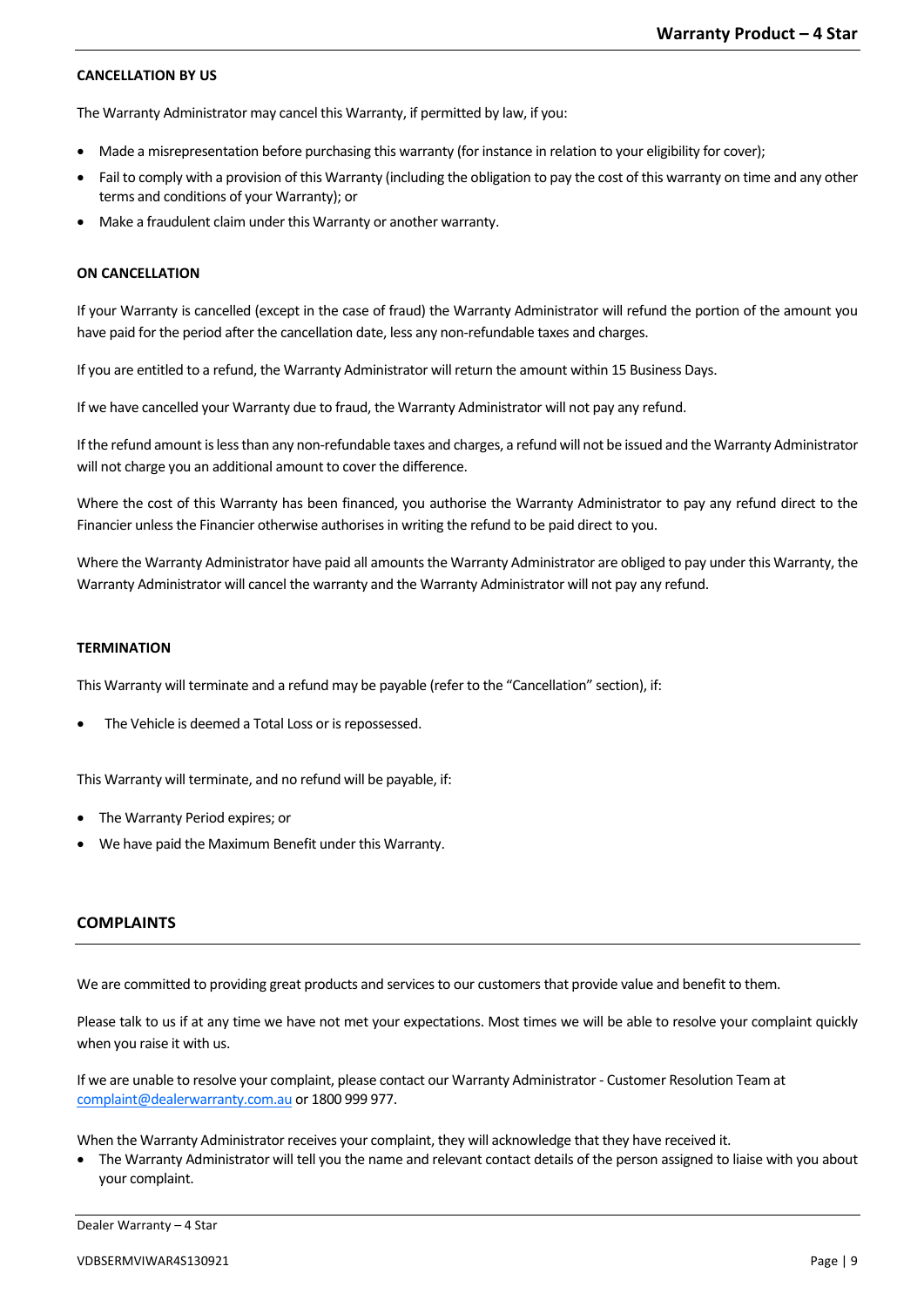- Your Complaint will be handled by a person with appropriate authority, knowledge, or experience. This will not be the person whose decision or conduct is what your complaint is about.
- When the Warranty Administrator is considering your complaint, the Warranty Administrator will only ask for, and rely on, information that is relevant to their decision.
- The Warranty Administrator will keep you informed about the progress of your complaint.

# **DECISION**

- The Warranty Administrator's written response to you will include the reasons for their decision and inform you of your right to take your complaint to their Internal Dispute Resolution Committee if you are not satisfied with their decision. The Warranty Administrator will provide you with its contact details and the timeframe in which you are able to complain to it.
- The Warranty Administrator will try to decide on your complaint within 30 Calendar Days. If the Warranty Administrator cannot make their decision within this timeframe, then before this deadline passes they will tell you, in writing, the reasons for the delay and about your right to take your complaint to their Internal Dispute Resolution Committee.
- When the Warranty Administrator has made a final decision about your complaint, they will provide a clear response to you in writing.
- The Warranty Administrator will give you the information that they relied on when making a decision about your complaint promptly.
- If it is identified that the Warranty Administrator has made a mistake when handling your complaint, then they will take action to correct the mistake.

# **WHAT HAPPENS IF YOU SELL YOUR VEHICLE?**

If you sell your Vehicle, contact the Warranty Administrator to arrange cancellation of your Warranty.

# **HOW TO MAKE A CLAIM**

# **Important conditions relating to claims**

- Repairs must not commence unless authorised by the Warranty Administrator.
- You may be asked to contribute toward the repair costs if the repairs being performed will restore the Vehicle to a better condition than that immediately prior to the Mechanical Breakdown. In the event that the total cost of repairs or replacement costs for repairs exceeds the Maximum Benefit, you shall be liable for such additional costs. You hereby acknowledge that any additional costs shall be paid directly to the repairer who has undertaken the work and that the repairer may exercise their rights under the repairer's lien until those additional costs are paid. When settling a claim we have the right to take Normal Wear & Tear into consideration.
- You must ensure you take all reasonable steps to protect the Vehicle from further damage.
- There may be some instances where repairs cannot be authorised until the Vehicle has been dismantled. In this case, the Warranty Administrator may need your authority to dismantle the Vehicle for diagnosis prior to commencing repairs. Should the problem be covered by this warranty, the repairs will be authorised. In the instance where the problem is not covered, you will be responsible for all costs associated with dismantling the Vehicle.
- Parts used in repairing your Vehicle may be manufactured by others than the Vehicle's manufacture and will be compatible with the age and condition of your vehicle.